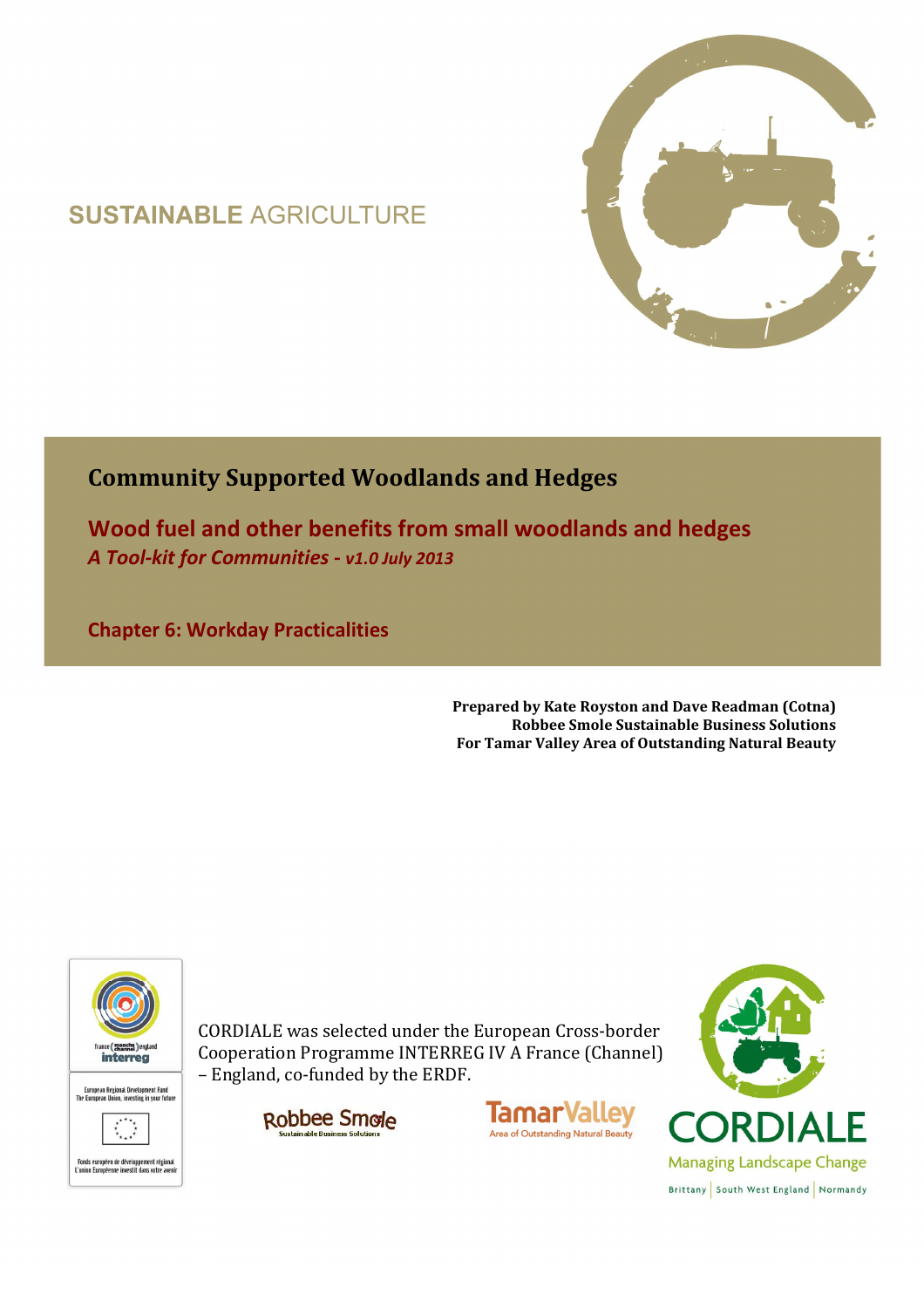### **Chapter 6 Workday practicalities**

Practical working in the woods or with hedges is often a key part of the enjoyment for community group members. There a number of pre-requisites that must be in place before the practical work can be safely undertaken. Once in place, it is also important to make sure that the workday is well planned and managed. This section discusses the important topics of:

- o Insurance
- o Risk assessment and management
- o Leadership and workday processes and procedures (incl. the workday register)

It concludes with 'On the day – A Guide for Leaders of Woodfuel Groups'.

#### *6.1 Insurance*

Insurance is essential for any community group engaging in woodland work, either with hedges or in woodland. Apart from anything else, if your group is not a company, its officers (Chair, Treasurer and Secretary, for example) could be personally liable for damage caused by negligence. Insurance can be obtained from The Conservation Volunteers (TCV); contact Retail@tcv.org.uk or 01302 388 834. If any member of the group will be using a chainsaw, the group will need to pay for chainsaw cover for that individual, who will also need to produce evidence of current National Proficiency Tests Council (NPTC) certification. They will then be issued a chainsaw card by the insurer.

Insurance cost Bovey Climate Action (BCA) roughly £215 in 2012, plus a chainsaw premium of roughly £30 per year. In BCA's case, this also covered their community garden and other events. The cost of insurance can be recovered from a membership fee, which is much lower per person than the value of the wood harvested.

*Thanks to the Dartmoor Circle Community Toolkit for this section* 

#### *6.2 Risk assessment and management*

The TCV's 'Woodlands: a practical handbook' provides a useful explanation and definition of risk assessment:

Employers are required to assess the risks to their employees and volunteers arising from the work being planned. The purpose of the assessment is to enable the employer to decide what measures are necessary to comply with all applicable health and safety legislation. This may include safe systems of work, personal protective equipment or guarding of dangerous parts of machinery. A risk assessment first involves identifying the hazards which could arise from the work, the machinery or equipment used, or the workplace. If hazards cannot be eliminated, the extent of risk must be evaluated. Risk is the likelihood that a particular hazard will cause harm, together with an estimation of the severity of the consequences. For further details see *Risk Assessment – a learning resource* pack (BTCV 1998) and *Generic Risk* Assessments (2002).

There is a generic risk assessment template example provided in the appendices to this document. Details on how to complete it and who is responsible are listed below in section 6.4.1. It must be remembered that anyone working in the woods should complete the risk assessment form before commencing work. You should also sign the workday register (example appended). An example Accident Report is also appended. New members to the group must also complete a Member's Information and Joining Form (appended).

#### *6.3 Leadership and workday processes and procedures (incl. the workday register)*

The person leading the work session should be experienced in felling, cutting and chopping wood, and experienced at working with volunteers. The practical skills are important to be able to safely and effectively lead the group in the day's activities, but the personal skills to motivate and encourage are just as important. New members need to be welcomed and valued for the work they do, no matter how inexperienced. For some people just undertaking physical work outdoors, maybe for the first time in years, is a challenge, even before new skills are learnt. For the community group to flourish, new people should always be welcomed and helped to understand the nature of the work and the rewarding satisfaction of being with a like-minded group. Some experience or qualification in teaching or training is beneficial to good leadership.







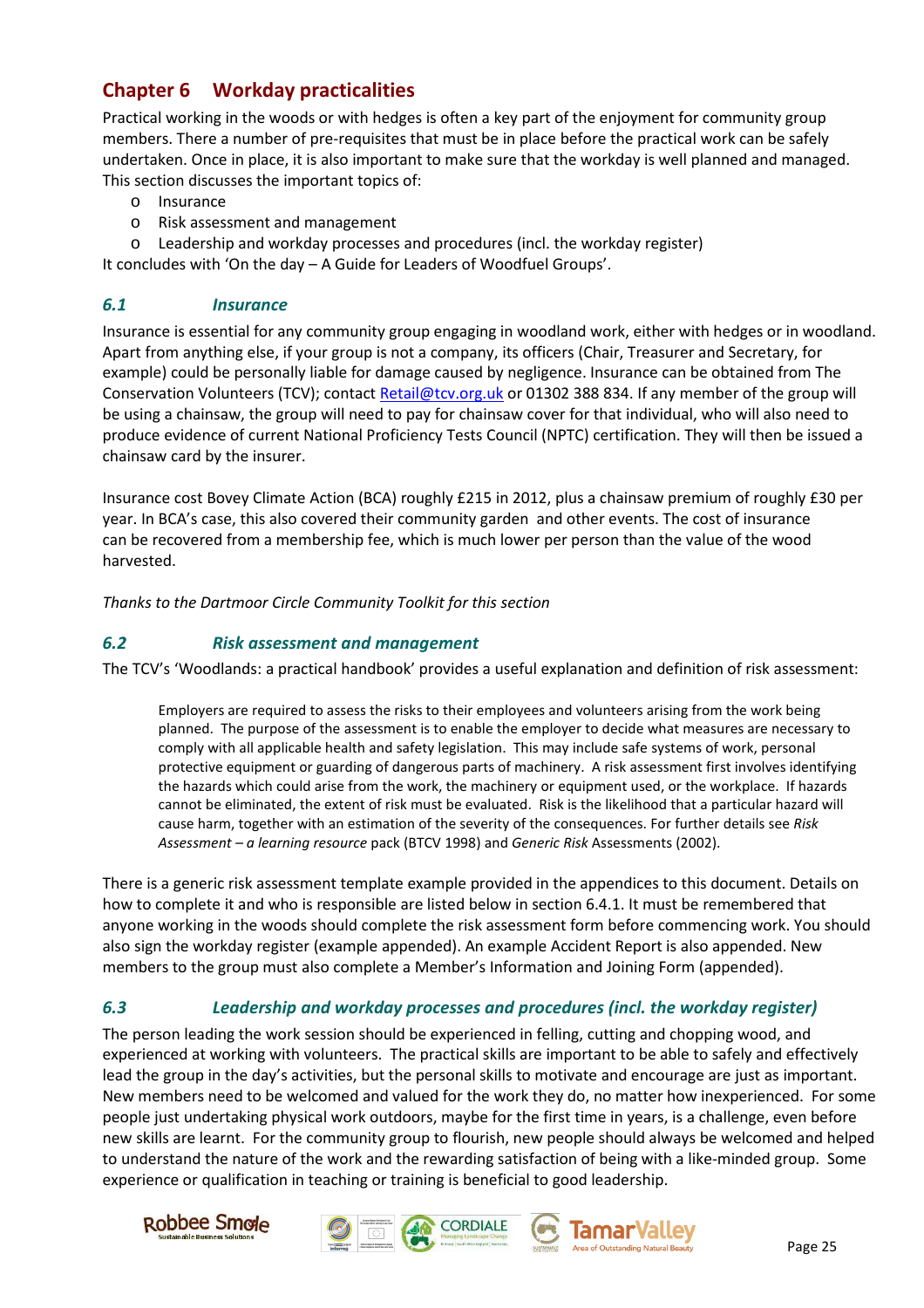#### *6.4 On the day – A Guide for Leaders of Woodfuel Groups*

This guide is adapted from the Dartmoor Circle Community Toolkit. It is for the person or people who will be leading a group felling, cutting or chopping wood as part of a community group. Quite a lot of the guide concerns safety, which is important not just for its own sake but because of insurance requirement. If certain procedure is not followed, the group's officers may not be covered.



#### **6.4.1 Preparing for the session**

- Make sure you know what is expected of both the group and the landowner if necessary, read the agreement with the landowner and the management plan/work schedule.
- Check whether a health and safety risk assessment has been completed for the site where the activities will take place, and that it is read and understood. If one is not in place, one will need to be completed beforehand, and two copies should be made for everyone involved . A Health and Safety framework is included in this toolkit.
- Make sure you have a first aid kit big enough for the group, and has the right items to address anything highlighted in the risk assessment. If the leader is a first aider, that's great. If not, check if anyone else in the party knows first aid.
- Take a supply of membership forms (see template in this toolkit) for any new people to complete, as well as the copies of the health and safety assessment. Make sure you have read the membership form, and can explain it. Also, take a register form or book so you can list who is there on the day.
- Take an accident book or report forms with you.
- Ensure there are sufficient tools to bring to the session and that their standard of maintenance / durability is suitable for the tasks.

#### **6.4.2 At the start of the session**

- Welcome everyone, introduce yourself and your role in the group and give membership forms to anyone who is new to the group. Ensure that they are signed, and if anyone is under 18 make sure a person over 18 also signs their form.
- Give each person two copies of the risk assessment: one to read, sign and return, and one to keep.
- Give a copy of the safety guidance to everyone.
- Make a note on the register form of everyone who is present.
- Explain anything which people need to know to minimise risk. This may include safe tool carrying, handling, use and storage, as well as how to carry out the practical work scheduled for the day. Provide a background to the site and its management to date, including the habitat, heritage and landscape value, and give people the bigger picture of the site's place in the environment and the ultimate reason why the work is being carried out.
- Lead everyone in some warm-up exercises as appropriate.

#### **6.4.3 During the session**

Always listen to the landowner and do as requested (if it is safe to do so).

#### **Hedge cutting and laying**

- Before starting work, barbed wire must be removed and reeled up. Fencing pliers, a claw hammer and thick leather work gloves are essential. The job will be much easier if stock fencing and stakes are removed too.
- Cut out all dead wood, brambles and tall/thick vegetation so the shrub and tree stems can be seen more easily.
- Remove brushwood unsuitable for burning, or can be cut up and stored separately for kindling. Stack it tidily (all stems in the same direction) at least 3 metres from the hedge, so that it can be dealt with later.





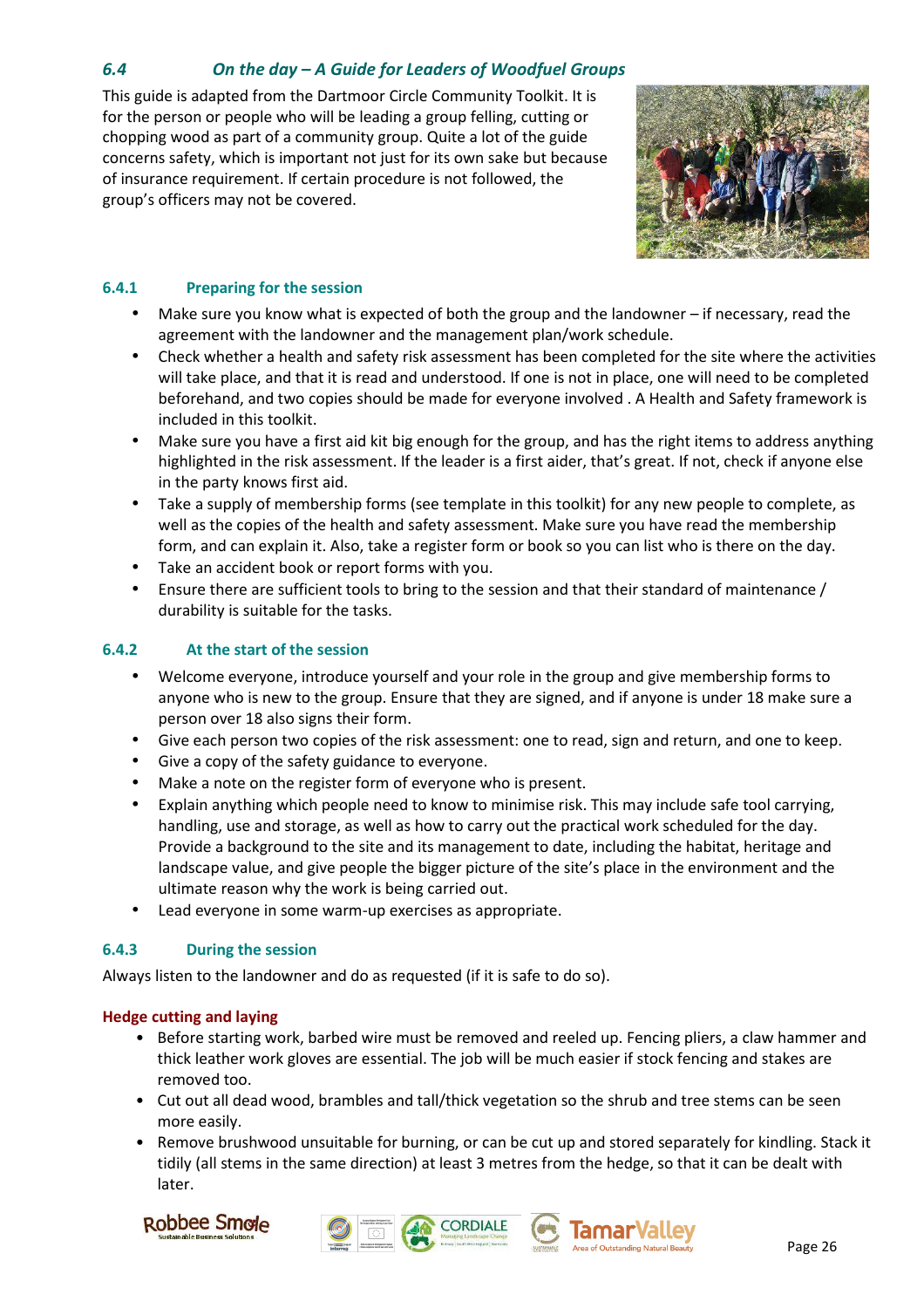- If coppicing the hedge, saw the wood of thicker stems at an angle, so that it falls to the side of the hedge where you wish to stack it. Cut the stems about 12 cms above ground. Folding or pruning saws are very useful for cutting where there isn't much space.
- Stack firewood in 40-100 cm lengths which are easily moved around without back injury.
- If laying the hedge, have an experienced hedge-layer in the group to direct which stems to remove and which to lay, as well as directing and teaching the technicalities of how to lay, or pleach, the stems.
- If laying on a slope, start the cutting and laying at the top of the slope and work downhill so the layed stems lie uphill. Cut and keep straight 1.5 to 2m lengths of wood that can be sharpened and used for stakes to hold the laid (pleached) stems in place.
- If there are several people working on a length of hedge, it is very important to allow a good space between workers. If felling, allow the height of the hedge-wood that is being felled. Give others warning before felling!
- Check whether everyone is using the saw or other tool they have safely and efficiently.
- If possible, remove the logs you've cut at the end of each work session. Either share them out, or take to an agreed store for sharing out later. It is best to store wood for about a year, for maximum burning efficiency.
- Call off work if the weather turns very bad either very wet or high winds.
- Remember to leave some trees/saplings to grow for wildlife, and for their beauty!



#### **Woodland work**

- Make sure everyone is comfortable with carrying all the necessary tools, equipment and tea kit onto the work site.
- Establish a safe base for tools and fuel/oil cans away from felling operations and fires.
- Assign a work area for any chainsaw operator and assistant well away from other workers. Any felling should take place at least two lengths of the tree to be felled away from others. Brief all workers on the safe practice of working around chainsaws and felling operations: be observant, watch for signals from the operator and assistant and if it is necessary to approach the operator do so where you are clearly visible from their front.
- Once any chainsaw work is underway assign tasks to the group, e.g. cutting brambles where access is needed for walking/carrying or along designated paths; clearing undergrowth around trees/coppice stools that will be felled during this season; moving previously felled/cut timber to stacks or cords near the access route. Do not stack timber against a standing tree, and if on sloping ground use sharpened stakes driven into the ground to hold the timber pile. Stack the timber lengthways up the slope where it cannot roll away, in 40-100 cm lengths that are easily moved around without back injury.
- If coppicing or felling with hand tools cut the stems about 12 cms above the ground. Folding or pruning saws are very useful for cutting where there is not much space.
- If there are several people working in one area of woodland, it is very important to allow a good space between workers. If felling, allow twice the height of the tree or shrub that is being felled. Give others warning before felling!
- Check whether everyone is using the saw or other tool they have safely and efficiently.
- If possible, remove the logs you've cut at the end of each work session either share them out, or take to an agreed store for sharing out later. It is best to store wood split and under cover but in open air for